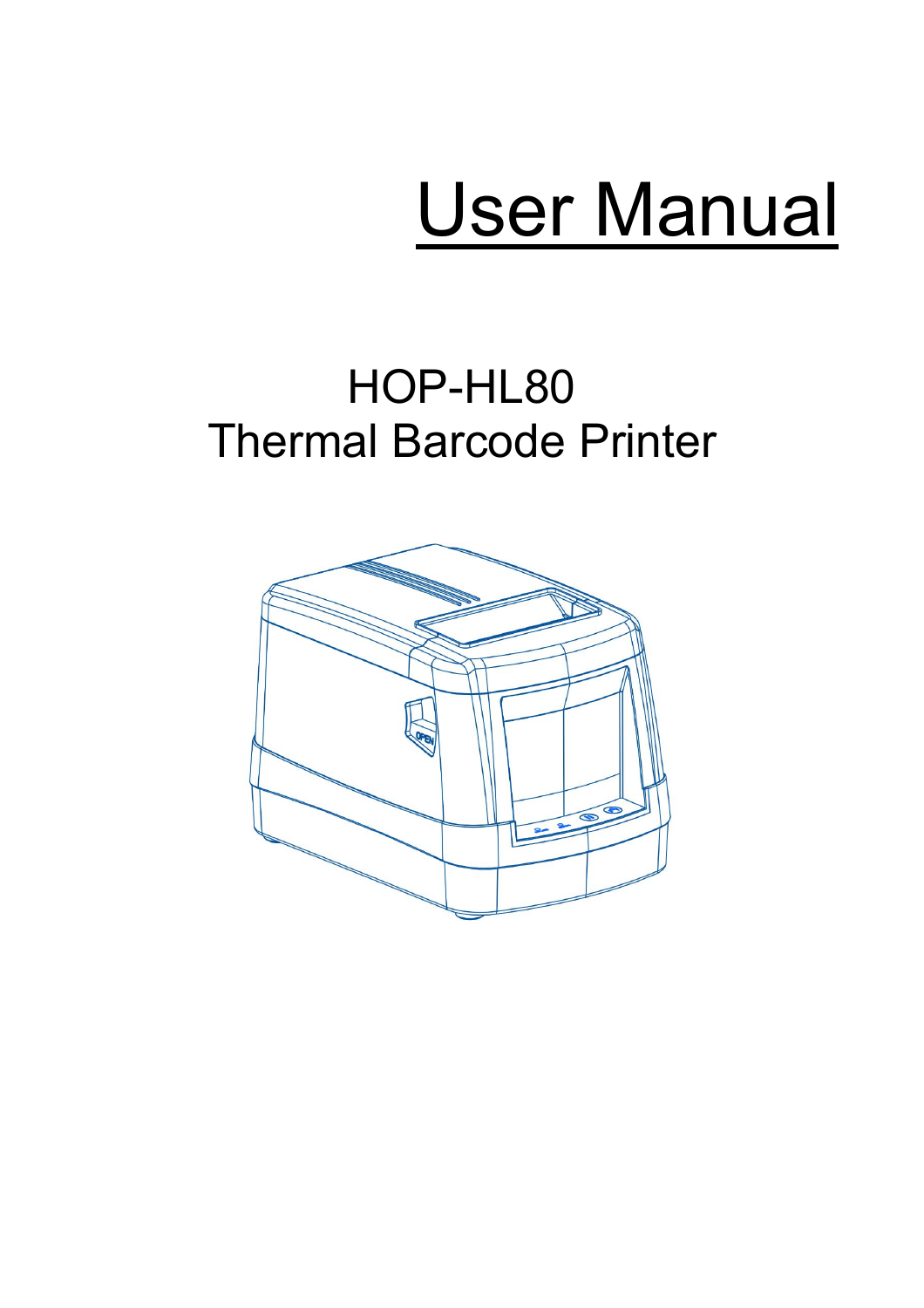# **Table of Content**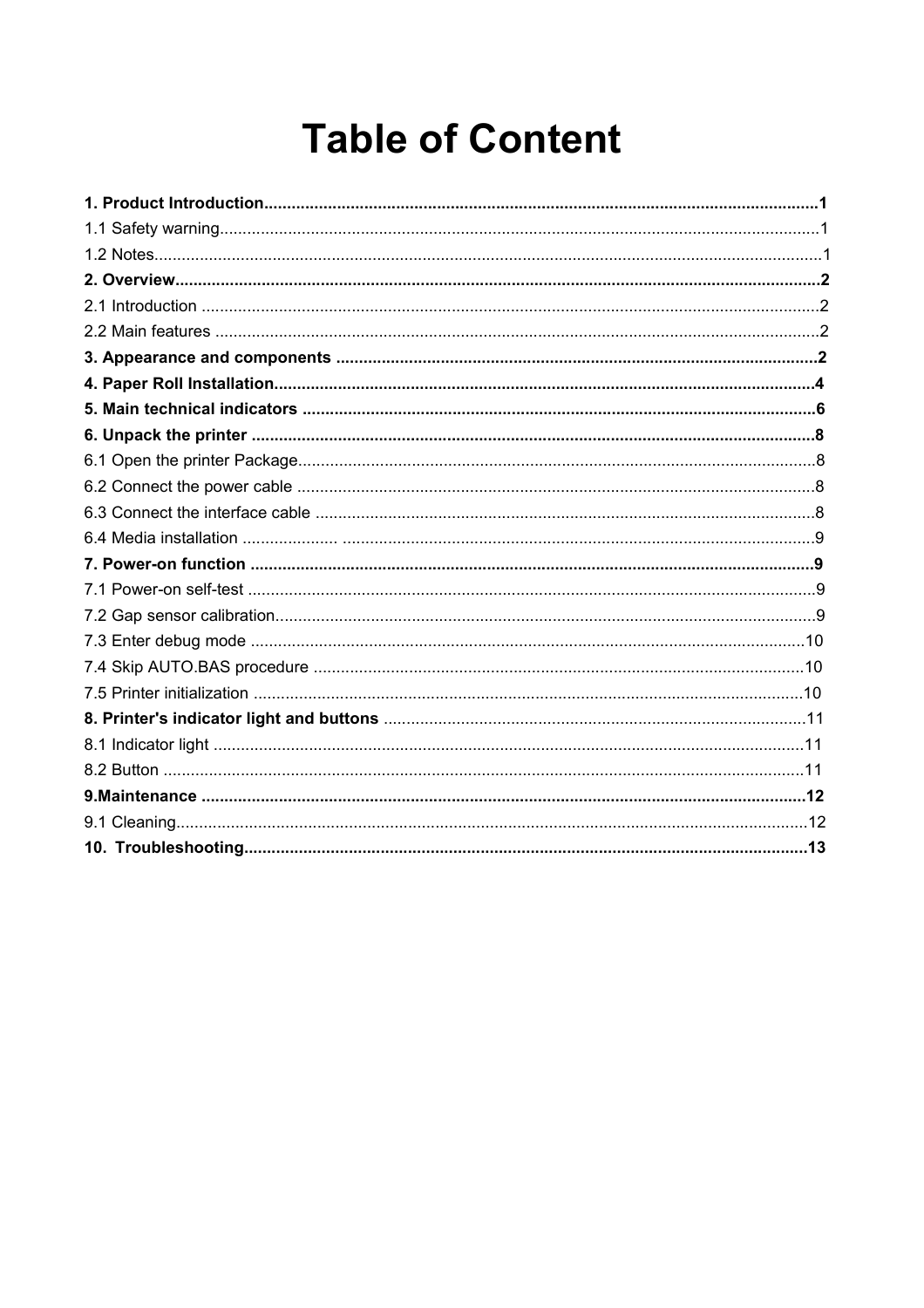#### <span id="page-2-0"></span>**1. Product Introduction**

Thank you for your purchasing of the HOP-HL3200 series thermal bar code printer. This printer will provide you with safe, reliable and efficient printing quality. At the same time, this printer is in high quality and easy to operate, it is your best choice.

#### **Warning**

The printer instructions must be strictly followed to configure and use the printer, so as not to harm the human and damage the device.

#### **A** Safety instructions

Before operating and using the printer, please read the following precautions carefully.

#### <span id="page-2-1"></span>**1.1 Safety warning**

**Warning:** The printer head is a hot part. Do not touch the printer head and surrounding parts during the printing process or just after printing.

**Warning:** Do not touch the surface of the printer head and the connecting part to avoid damage to the print head due to static electricity.

**Warning:** Do not touch the tearing blade to avoid injury.

#### <span id="page-2-2"></span>**1.2 Notes**

●The printer should be installed in a flat and stable place;

●Leave enough space around the printer for operation and maintenance;

●The printer should be far away from water source and avoid direct sunlight, strong light and heat source;

●Do not use and store the printer in places with high temperature, high humidity and serious pollution;

●Avoid placing the printer where there is vibration and shock;

●Avoid Moist air forming dew on the surface of the printer. If it has formed, do not turn on the power of the printer before the dew disappears;

●Connect the power adapter of the printer to an appropriate grounded socket, avoid using the same socket with a large motor or other equipment that can cause power supply voltage fluctuations;

●If the printer will not be used for a long time, please disconnect the power supply of the printer;

● Avoid water or conductive substances (such as metal) from entering the printer. Once it occurs, turn off the power immediately;

●The printer must not print without paper, otherwise it will seriously damage the printer rubber roller and print head;

●When connecting or disconnecting each interface, you must turn off the power to avoid damage to the printer control circuit;

●When the printing effect meets the usage requirements, it is recommended that the user set the low-level printing density as much as possible to avoid affecting the service life of the print head;

●Users are not allowed to dismantle the printer for maintenance.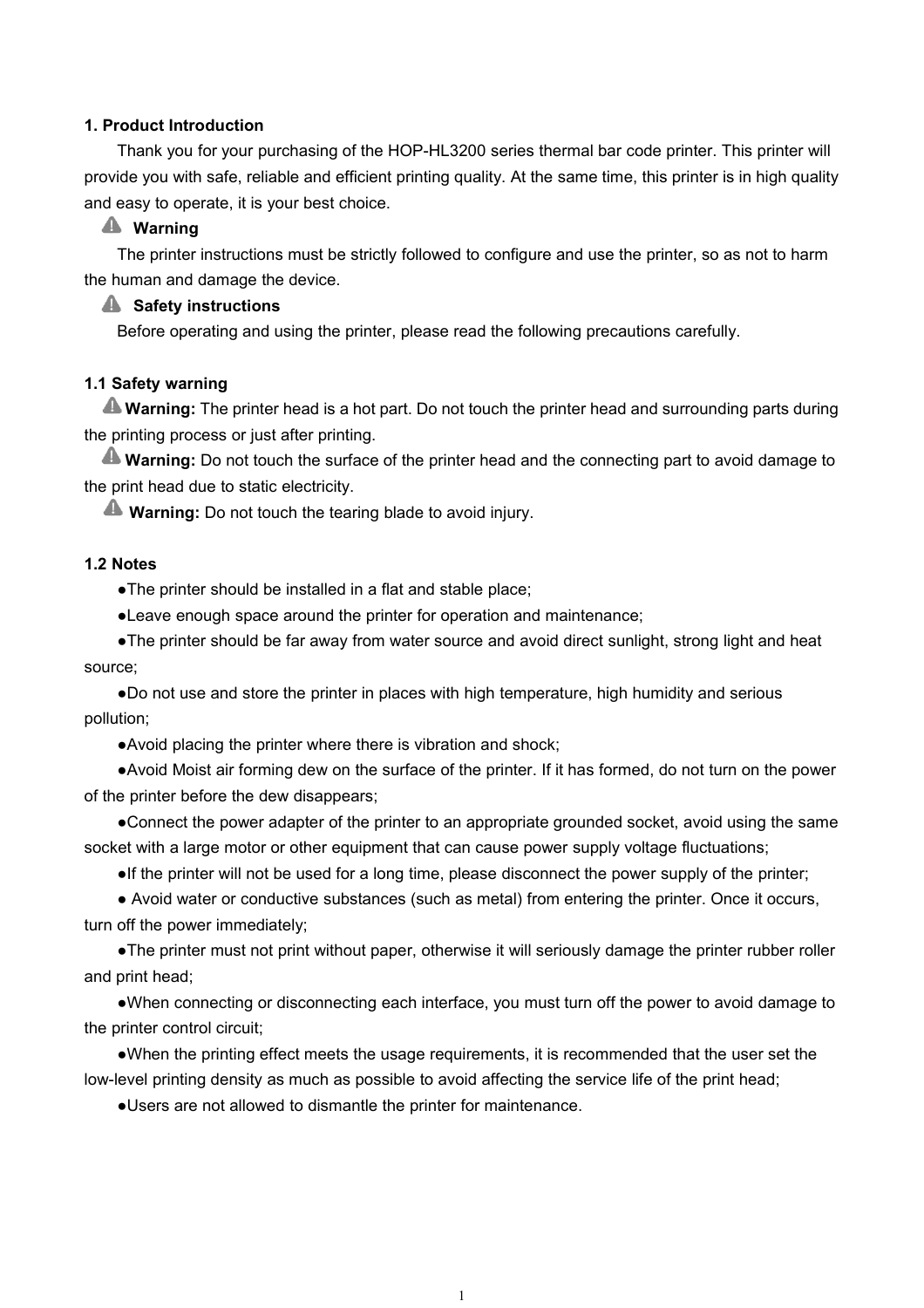#### <span id="page-3-0"></span>**2. Overview**

#### <span id="page-3-1"></span>**2.1 Introduction**

This barcode printer can meet the needs of real-time, batch printing labels, and can be widely used in transportation, postal, commercial logistics and other fields. This barcode printer can be connected to related devices through a standard USB interface (Bluetooth optional). For thermal printing channel, a variety of printing papers can be used, including thermal paper rolls, thermal label paper, and self-adhesive thermal paper.

HOP-HL3200 printer provides thermal printing method. The printing speed can be adjusted to 2.0, 3.0, 4.0, 5.0 inches per second. Various printing materials can be used, including Thermal Label paper, Thermal adhesive paper, etc. In addition, the printer support 1D and 2D barcodes. Support 4 different label printing directions. Through the zoom function, the font can be enlarged 1-10 times. Therefore, you can greatly improve the efficiency of label printing in a short time.

#### <span id="page-3-2"></span>**2.2 Main features**

- ●Maximum printing speed 5 inch/sec;
- ●Support TSPL, ZPL, EPL, DPL multiple command sets;
- ●Support different sizes of thermal label paper;
- ●At the same time meet the medium at different range 20mm -82mm, easy to operate;
- ●Automatic paper detection and positioning function;
- ●Temperature self-adaption control;

#### <span id="page-3-3"></span>**3. Appearance and components**



Picture 1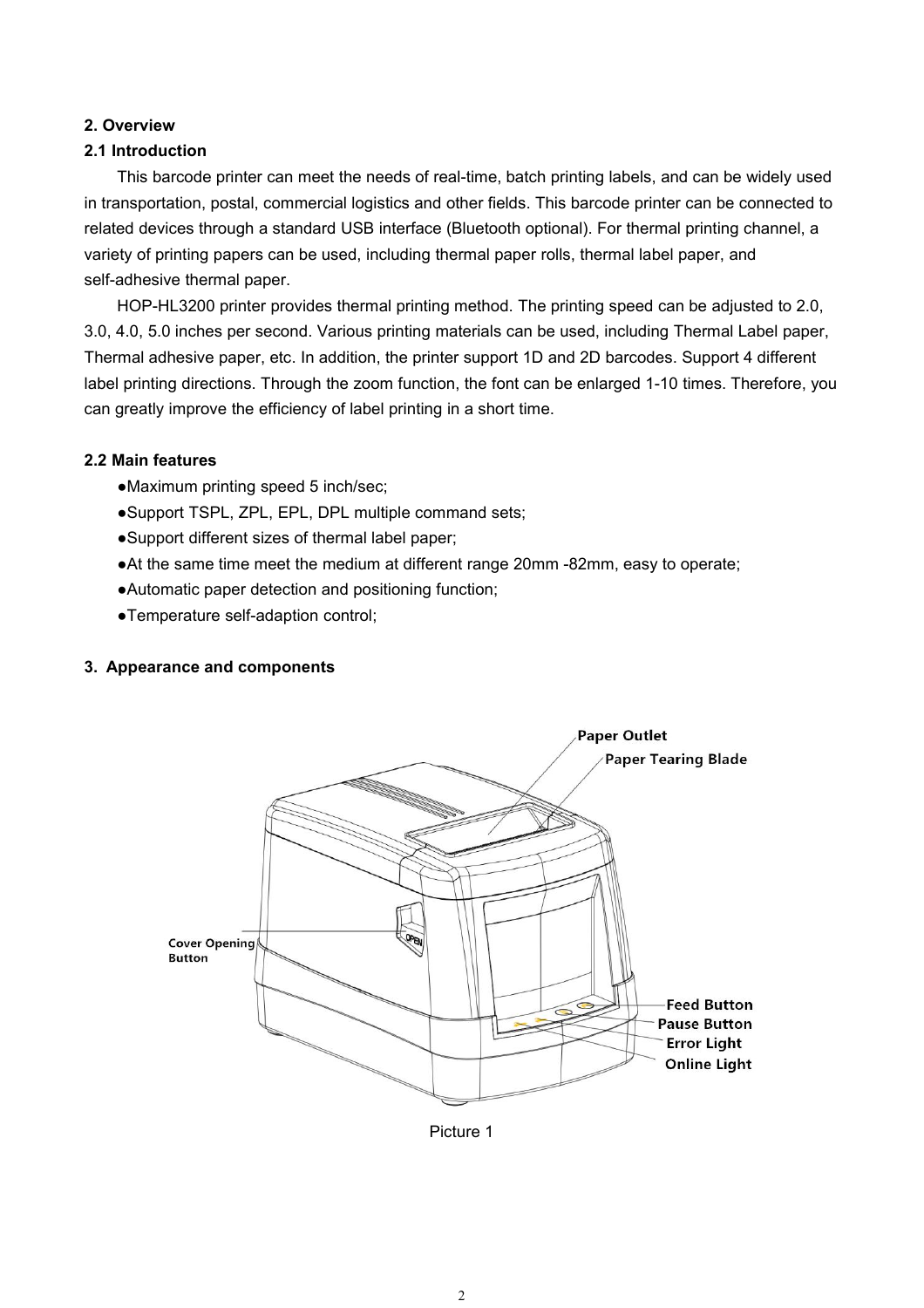

Picture 3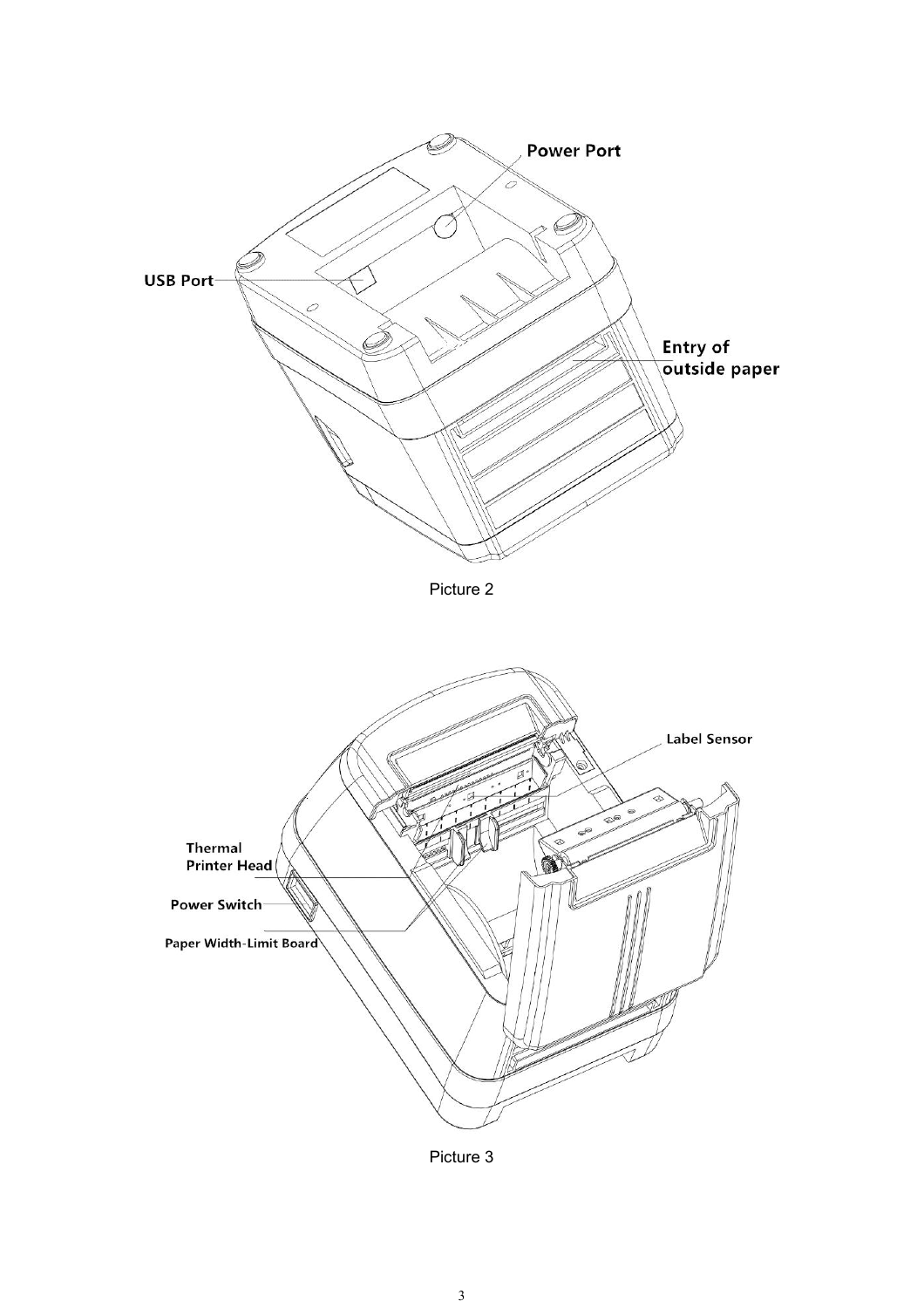

#### <span id="page-5-0"></span>**4. Paper roll installation**

Put long plastic shaft into the paper roll, and then fix it with two side board . The protruding part of the shaft board needs to be inserted into the slot until the loading shaft board and the loading slot are well matched.



Picture 5

①As shown in Picture 5 above, press down the opening button to open the top cover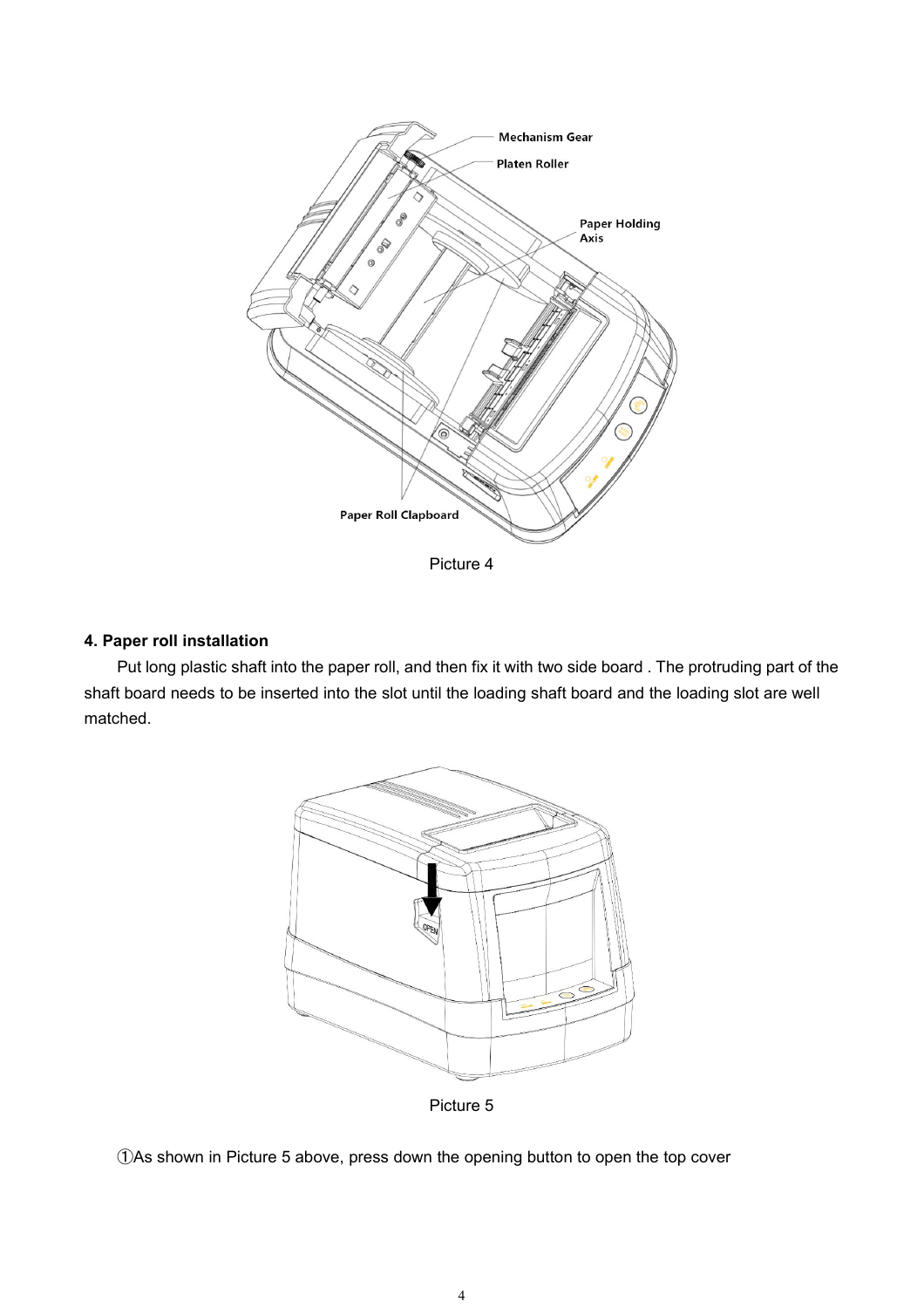

②According to the sequence of Picture 6 above, Put long plastic shaft into the paper roll, and then fix it with two side boards



Picture 7

③Like picture 7 above, put the well matched paper roll and its loading sticker board into the printer slot, pls pay attention to the label paper direction.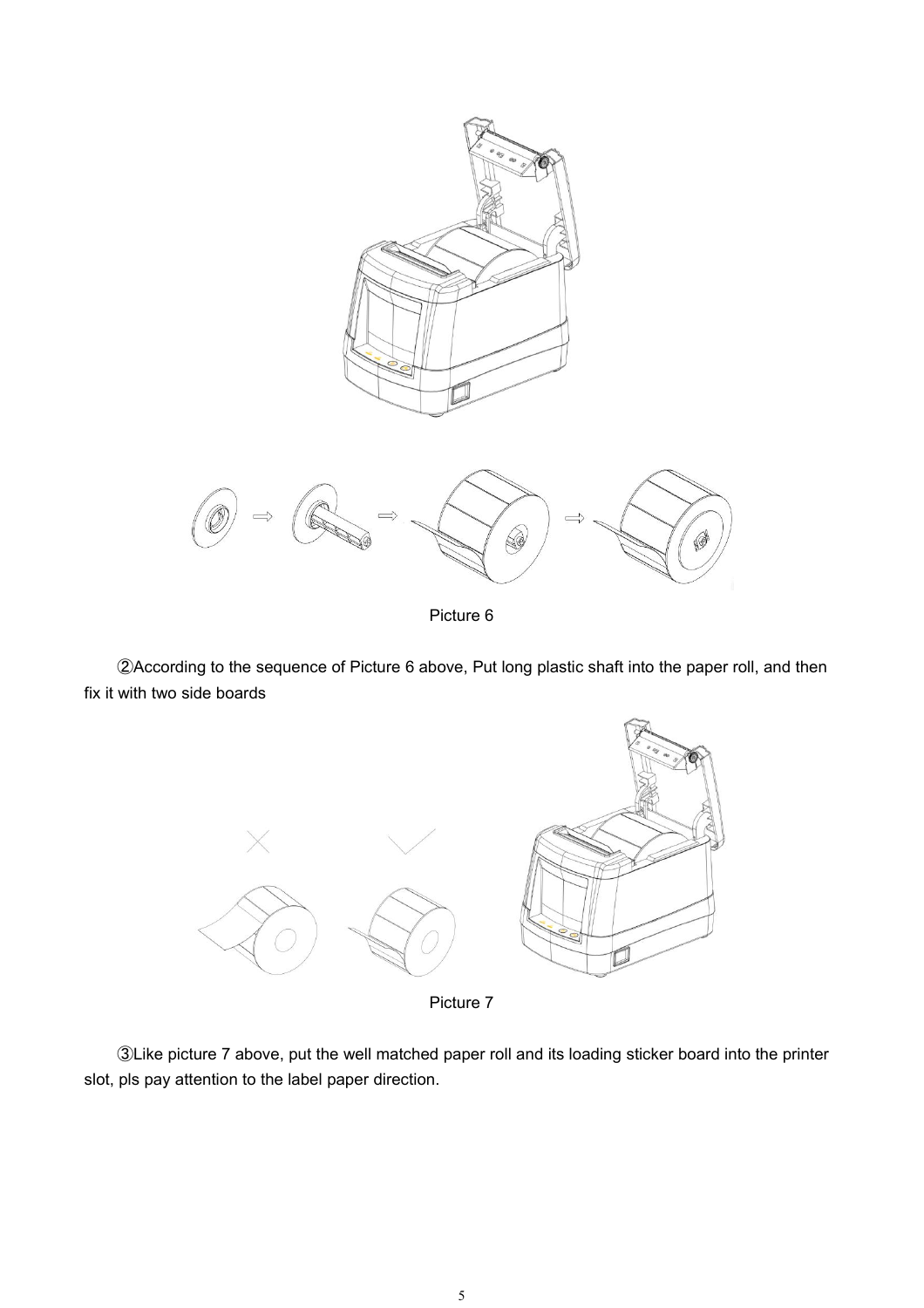# <span id="page-7-0"></span>**5.Techinical datas**

| Resolution                | 203 DPI                                          |  |  |
|---------------------------|--------------------------------------------------|--|--|
| <b>Print Method</b>       | <b>Thermal Print</b>                             |  |  |
| Print Speed(Max)          | 127 mm (5") / s,                                 |  |  |
| Print Width(Max)          | 80mm(3")                                         |  |  |
| Print Length(Max)         | 1770 mm (70")                                    |  |  |
| <b>Printer Size</b>       | 225 mm (D) x151 mm (W) x151 mm (H)               |  |  |
| Printer Weight            | 1.08kg                                           |  |  |
| Label Paper Roll Diameter | 25-120mm                                         |  |  |
| <b>Paper Direction</b>    | Paper Up                                         |  |  |
| Processor                 | 32-bit CPU                                       |  |  |
|                           | 8M Flash memory                                  |  |  |
| Memory                    | 8M SDAM                                          |  |  |
| Interface                 | USB (Standard)                                   |  |  |
|                           | Bluetooth (Optional)                             |  |  |
|                           | Adaptor                                          |  |  |
| ∣Power                    | ■ Input: AC 100-240V                             |  |  |
|                           | Output: DC 24V-2.5A                              |  |  |
|                           | <b>Standard Model</b>                            |  |  |
| User Indicator            | ■ 2 Press Buttons                                |  |  |
|                           | ■ 1 LED Blue Light、1 LED Red Light               |  |  |
|                           | ■ Gap Sensor                                     |  |  |
| Sensor                    | Cover Opening Sensor                             |  |  |
|                           | ■ Printer Head Temperature Sensor                |  |  |
| Paper Type                | Thermal Label paper, Thermal adhesive paper, etc |  |  |
| Media Type                | Continuous, Gap                                  |  |  |
| Media Width               | 20 mm ~ 82 mm                                    |  |  |
| <b>Media Thickness</b>    | $0.06$ mm ~ 0.25 mm                              |  |  |
| Label Length              | 10 mm ~ 1770 mm                                  |  |  |
| Paper off type            | Tear off                                         |  |  |
| Gap Height                | Minimum 2 mm                                     |  |  |
| Print out deviation       | Vertical: 1 mm maximum.                          |  |  |
|                           | Horizontal: 1 mm maximum.                        |  |  |
| Internal font             | 1 set of alphanumeric fonts                      |  |  |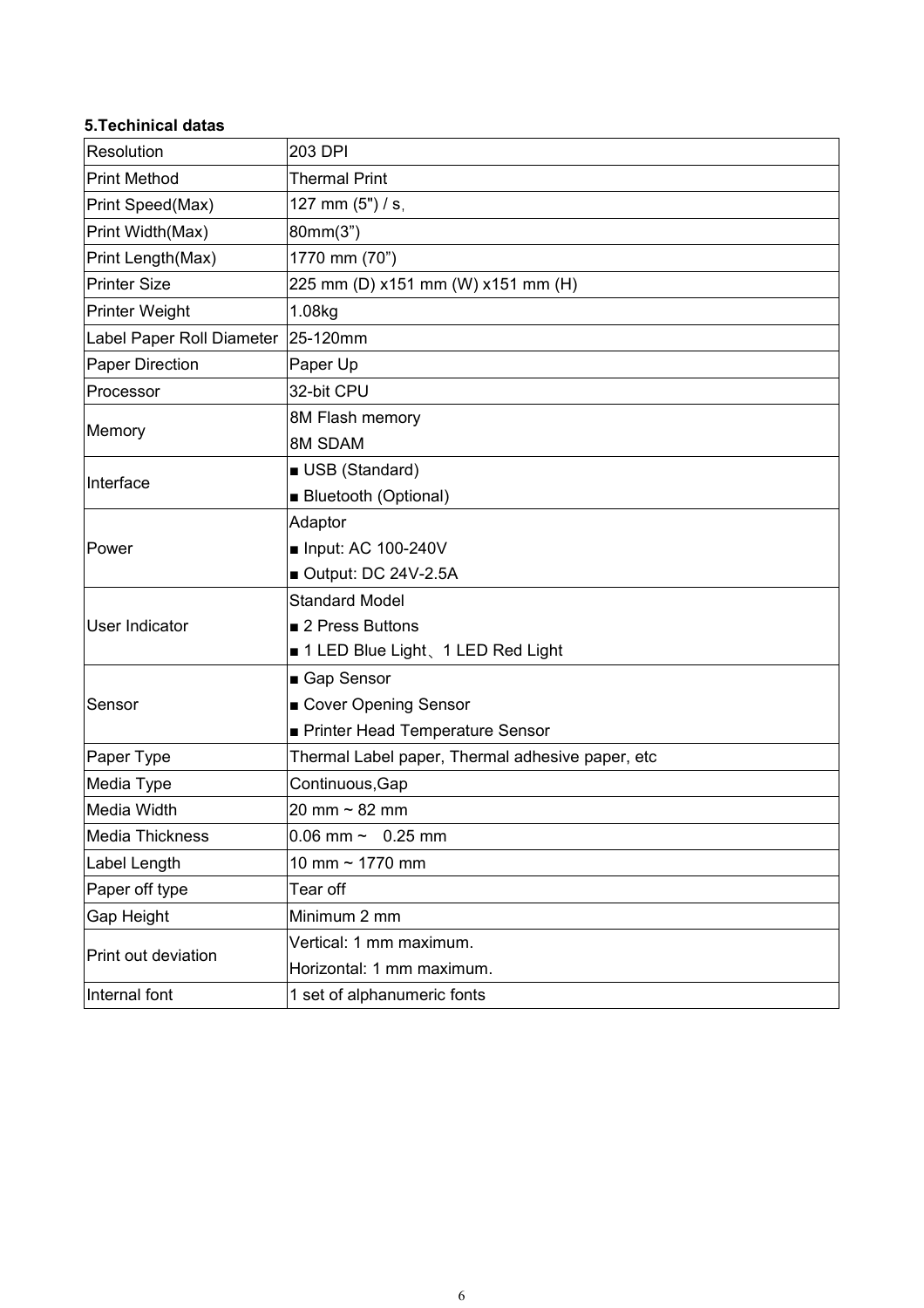|           | Codepage 437 (English - US)<br>ш                                  |                                                                    |  |
|-----------|-------------------------------------------------------------------|--------------------------------------------------------------------|--|
|           | Codepage 737 (Greek)<br>П                                         | Codepage 850 (Latin-1)                                             |  |
|           | Codepage 852 (Latin-2)<br>П                                       | Codepage 855 (Cyrillic)                                            |  |
|           | Codepage 857 (Turkish)<br>$\blacksquare$                          | Codepage 860 (Portuguese)                                          |  |
|           | Codepage 861 (Icelandic)<br>ш                                     |                                                                    |  |
|           | Codepage 862 (Hebrew)<br>П                                        |                                                                    |  |
|           | Codepage 863 (French Canadian)<br>П                               |                                                                    |  |
|           | Codepage 864 (Arabic)<br>$\blacksquare$                           |                                                                    |  |
|           | Codepage 865 (Nordic)<br>$\blacksquare$                           |                                                                    |  |
|           | Codepage 866 (Russian)<br>п                                       |                                                                    |  |
|           | Codepage 869 (Greek 2)<br>п                                       |                                                                    |  |
|           | Codepage 950 (Traditional Chinese)<br>$\blacksquare$              |                                                                    |  |
|           | $\blacksquare$<br>Codepage 936 (Simplified Chinese)               |                                                                    |  |
|           | Codepage 932 (Japanese)<br>П                                      | ■ Codepage 949 (Korean)                                            |  |
|           | Codepage 1250 (Latin-2)<br>П                                      | Codepage 1251 (Cyrillic)                                           |  |
|           | Codepage 1252 (Latin-1)<br>П                                      | Codepage 1253 (Greek)                                              |  |
| Code Page | Codepage 1254 (Turkish)<br>п                                      | ■Codepage 1255 (Hebrew)                                            |  |
|           | Codepage 1256 (Arabic)<br>■                                       |                                                                    |  |
|           | Codepage 1257 (Baltic)<br>П                                       |                                                                    |  |
|           | Codepage 1258 (Vietnam)<br>$\blacksquare$                         |                                                                    |  |
|           | ISO-8859-1: Latin-1 (Western European)<br>ш                       |                                                                    |  |
|           | ISO-8859-2: Latin-2 (Central European)<br>$\blacksquare$          |                                                                    |  |
|           | ISO-8859-3: Latin-3 (South European)<br>$\blacksquare$            |                                                                    |  |
|           | ISO-8859-4: Latin-4 (North European)<br>$\blacksquare$            |                                                                    |  |
|           | ISO-8859-5: Cyrillic<br>ш                                         |                                                                    |  |
|           | ISO-8859-6: Arabic<br>$\blacksquare$                              |                                                                    |  |
|           | ISO-8859-7: Greek<br>П                                            |                                                                    |  |
|           | ISO-8859-7: Hebrew<br>■                                           |                                                                    |  |
|           | ISO-8859-9: Turkish<br>п                                          |                                                                    |  |
|           | ISO-8859-10: Nordic<br>п                                          |                                                                    |  |
|           | ISO-8859-15: Latin-9<br>■                                         |                                                                    |  |
|           | UTF-8<br>ш                                                        |                                                                    |  |
|           | 1D bar code                                                       |                                                                    |  |
|           |                                                                   | Code128 subsets A.B.C, Code128UCC, EAN128, Interleave 2 of 5, Code |  |
|           | 39, Code 93, EAN-13, EAN-8, Codabar, POSTNET, UPC-A, UPC-E, EAN   |                                                                    |  |
|           | and UPC 2(5) digits, MSI, PLESSEY, China Post, ITF14, EAN14, Code |                                                                    |  |
| Bar Code  | 11, TELPEN, PLANET, Code 49, Deutsche Post Identcode, Deutsche    |                                                                    |  |
|           | Post Leitcode, LOGMARS                                            |                                                                    |  |
|           | 2D bar code                                                       |                                                                    |  |
|           | CODABLOCK F mode, DataMatrix, Maxicode, PDF-417, Aztec,           |                                                                    |  |
|           | MicroPDF417, QR code, RSS Barcode (GS1 Databar)                   |                                                                    |  |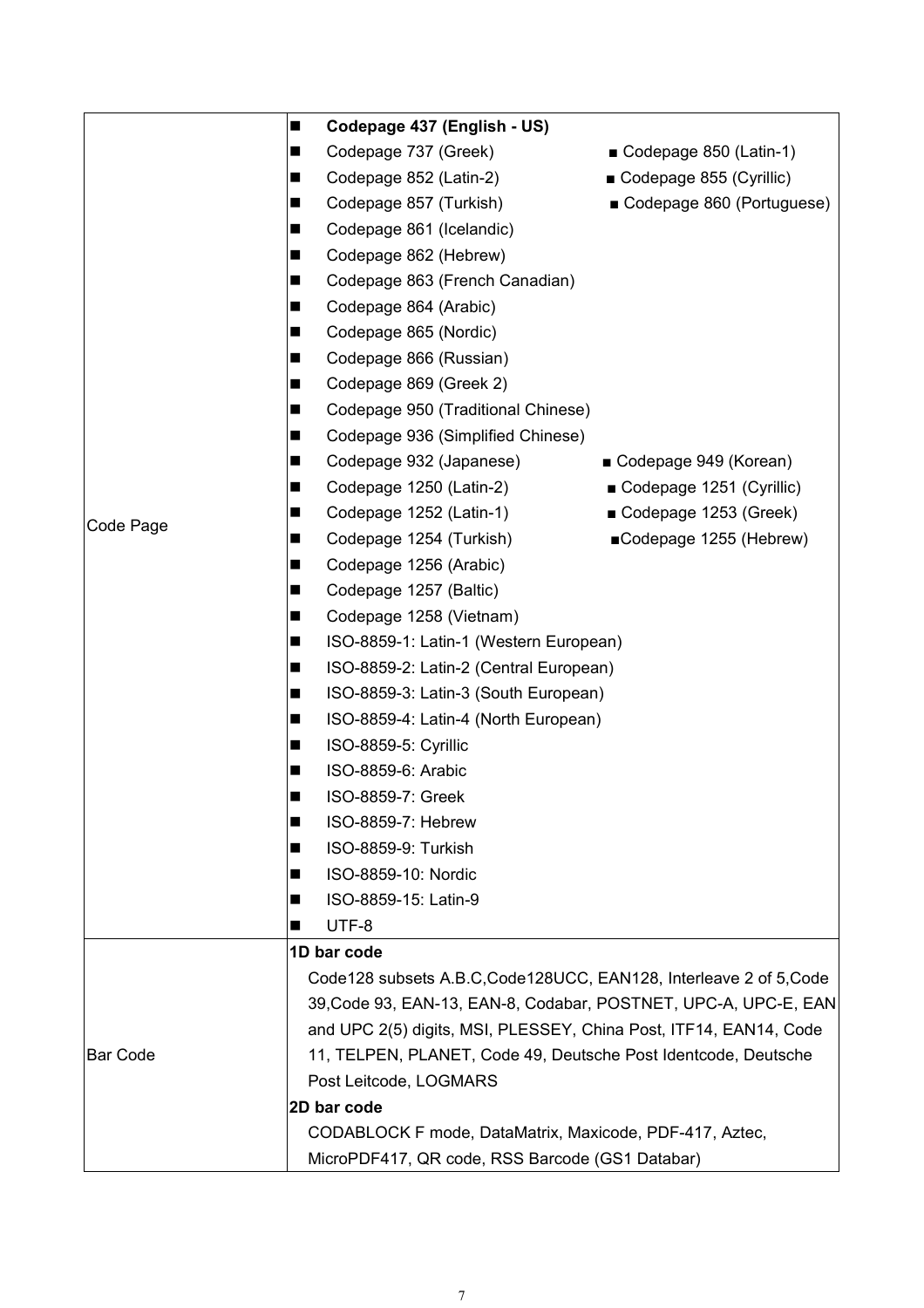| $ 0^\circ, 90^\circ, 180^\circ, 270^\circ$<br>Rotation on font, Bar code |                                                                                               |  |
|--------------------------------------------------------------------------|-----------------------------------------------------------------------------------------------|--|
| TSPL-EZ, EPL, ZPL, DPL emulation<br>Command                              |                                                                                               |  |
|                                                                          | <b>Dependence 10 - 30 °C (14 - 122 °F), Humidity:10 - 90% n</b>                               |  |
| <b>Environment</b>                                                       | No condensing                                                                                 |  |
|                                                                          | <b>■</b> Storage Environment: -40 ~ 60 °C (-40 ~ 140 °F), Humidity:10 ~ 90%                   |  |
|                                                                          | No condensing                                                                                 |  |
|                                                                          | <b>D</b> CD include lable editing software, Driver and User Manual                            |  |
|                                                                          | $\blacktriangleright$ Fast installation guide                                                 |  |
| Accessories                                                              | <b>■ Power adaptor</b>                                                                        |  |
|                                                                          | l∎ Power cable                                                                                |  |
|                                                                          | I∎ USB cable                                                                                  |  |
|                                                                          | $\blacksquare$ One year warranty                                                              |  |
| Reliability                                                              | $\blacktriangleright$ Printer head 50KM or One year warranty. Depends on which reach first.   |  |
|                                                                          | $\blacktriangleright$ Printer roller 50KM or One year warranty. Depends on which reach first. |  |

This printer supports continuous paper and non-continuous paper.

●Continuous paper types include: Non-adhesive strip roll paper.

- Non-continuous paper types include:
	- Non-Adhesive label paper:
	- Stickers

#### <span id="page-9-0"></span>**6. Open the printer**

<span id="page-9-1"></span>**6.1 Open the printer package and check whether the items are missing or damaged. If the items are missing or damaged,please contact your agent or manufacturer.**

#### <span id="page-9-2"></span>**6.2 Connect the powercable**

■ Make sure the printer power switch is off;

■ Connect well the power adapter and the power cable, Then let one of its side match the printer port, and other side connect with the socket, and then turn on the power switch;

# **note:**

■ When plugging and unplugging the power cord, you should hold the connector shell of the plug, do not pull the cable forcibly;

■ Avoid pulling the power cord, otherwise it will damage the cable, causing fire and electric shock;

■ Avoid placing the power cord around overheated equipment to prevent the cable surface from melting, causing fire and electric shock;

■ If the printer will not be used for a long time, disconnect the printer from the power source.

# <span id="page-9-3"></span>**6.3 Connect USB cable**

- $\Omega$  Confirm that the printer's power switch is off;
- ② Connect the USB data cable into the related interface;
- ③ Connect the other side of the USB data cable to the host computer.

**A** note: Do not plug or unplug the USB data cable when power on.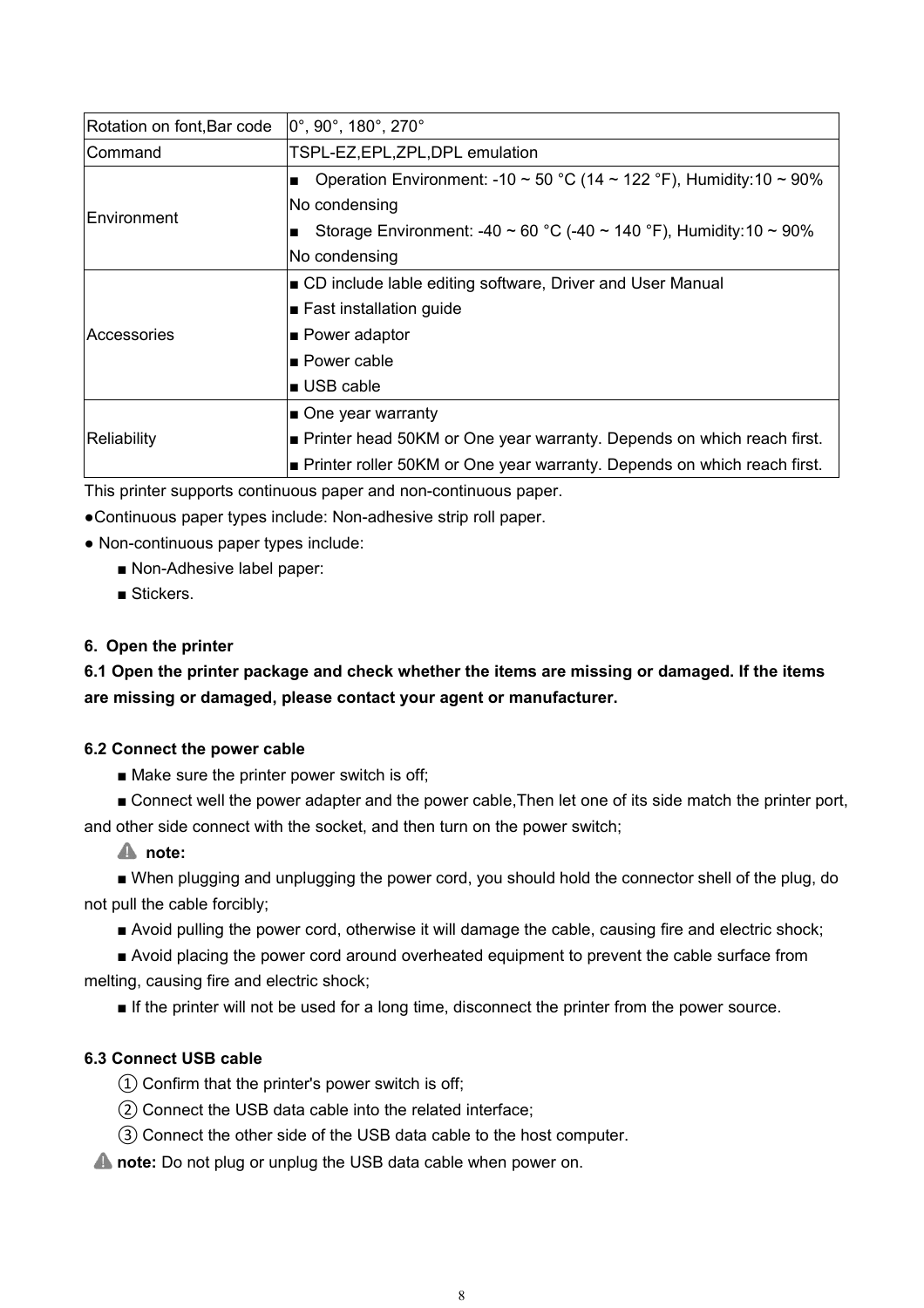#### <span id="page-10-0"></span>**6.4 Media installation**

Install self-adhesive thermal paper

For the installation of self-adhesive thermal paper, please refer to **4. Paper roll installation** of this manula

#### <span id="page-10-1"></span>**7. Power-on function**

This printer has five power-on functions that can be used to set or test the printer hardware. These functions can be activated by pressing the paper feed button or the pause button when the computer is turned on. The five functions are as follows:

#### <span id="page-10-2"></span>**7.1. Power-on self-test**

To perform the printer power-on self-test, follow these steps:

- ① Turn off the printer.
- ② Make sure the printer has loaded paper, and close the printer cover.

③ Press the FEED button, and turn on the printer, keep pressing the Feed button until you see the ONLINE and ERROR indicators both flash, ONLINE indicator flash alone, and ONLINE and ERROR indicators both flash again, then release the FEED button. At this time, the printer will first calibrate the paper by coming out some blank label and then print out the self-test page as shown.

The self-test page is shown below:

| PRINTER INFO.              |                           |                                       |
|----------------------------|---------------------------|---------------------------------------|
|                            |                           |                                       |
|                            |                           |                                       |
|                            |                           |                                       |
|                            |                           |                                       |
|                            |                           |                                       |
|                            |                           |                                       |
|                            | Printer Version: 1.006 EZ |                                       |
| <b>SERIAL NO:</b>          |                           | <b>Printer Details</b>                |
| MILAGE(m): 24              |                           |                                       |
| CHECKSUN:FA2914C5          |                           |                                       |
| SERIAL PORT: 9600, N, 8, 1 |                           |                                       |
| CODE PAGE: 850             |                           |                                       |
| COUNTRY CODE: 001          |                           |                                       |
| SPEED: 3 INCH              |                           |                                       |
| DENSITY: 8.0               |                           |                                       |
| SIZE: 3.15, 1.90           |                           |                                       |
| GAP: 0.14, 0.00            |                           |                                       |
| TRANSPARENCE:              | 13                        |                                       |
| <b>RT: YFS</b>             |                           |                                       |
| BT NAME: Printer           |                           | <b>Bluetooth Info.</b>                |
| BT PIN:                    | 0000                      |                                       |
| <b>BT MAC:</b>             | XX-XX-XX-XX-XX-XX         |                                       |
| <b>BTVERSION: XXXXXXX</b>  |                           |                                       |
|                            |                           | ************************************* |
| FILE LIST:                 |                           | Download Data Info.                   |
| <b>DRAMFILE:</b>           |                           | O FILE(S)                             |
| PHYSICAL                   | DRAM:                     | 2048 KBYTES                           |
|                            | AVAILABLE DRAM:           | 256 KBYTES FREE                       |
|                            |                           |                                       |
| PHYSICAL FLASH:            |                           | <b>O KBYTES</b>                       |

#### <span id="page-10-3"></span>**7.2 Gap sensor calibration**

This function is used to measure the sensitivity of the labelgap sensor after the printer is turned on. When the user replaces paper rolls of different specifications or initializes the printer, just follow these steps, the printer will automatically check the paper positioning, and save the calibration values for subsequent printing tasks.

To calibrate the gap sensor, please follow the steps below:

① Install the driver: In the driver,we can adjust the specifications of the label paper and the gap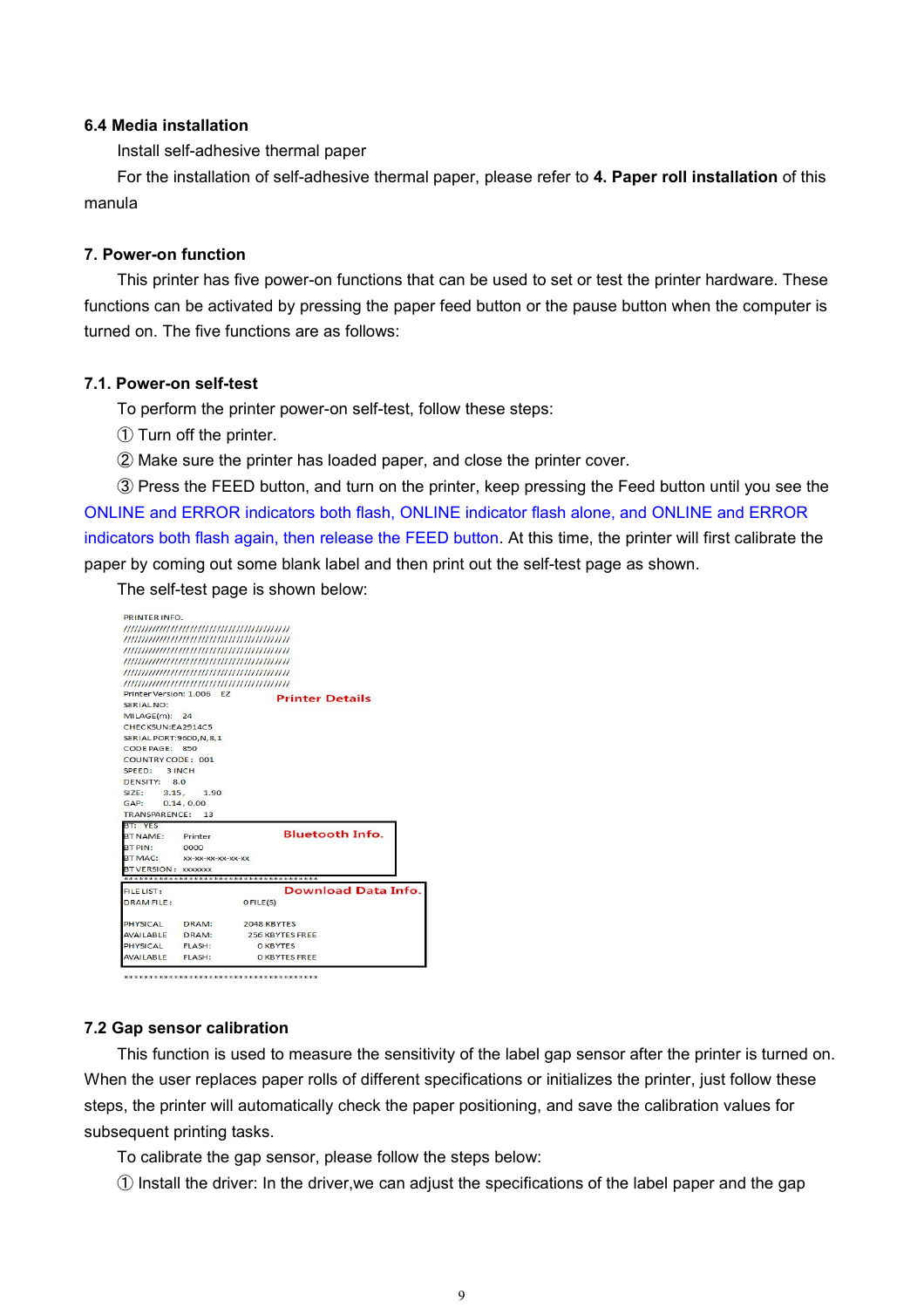between the two label papers. After settings, print any one label. At this time, the printer will automatically calibrate the sensitivity of the gap sensor and write the parameters into the memory.

2 Usage Command: send to printer the specifications of the paper roll label, the gap between the label and the label,then print a label. At this time, the printer will automatically calibrate the sensitivity of the gap sensor and write the parameters into the memory.

③Using the button: Under off status, press the FEED button, and turn on the printer, keep pressing the Feed button until you see the ONLINE(red light) and ERROR(bluet light) indicators both flash, and then blue light flashing only, then release the feed button, you will see the paper come out automatically for calibrating.

#### <span id="page-11-0"></span>**7.3 Enter debug mode**

To enter the debug mode, follow the steps below:

- ① Turn off the printer.
- ② Make sure the printer has loaded paper, and closed the printer cover.

③ Press the PAUSE button, keep pressing the Feed button until you see the ONLINE and ERROR indicators both flash, ONLINE indicator flash alone, and ONLINE and ERROR indicators both flash again, then release the FEED button. At this time, the printer will first calibrate the paper by coming out some blank label and then print out the self-test page,then print out the content as shown and enter the debug mode.

\*\*\*\*\*\*\*\*\*\*\*\*\*\*\*\*\*\*\*\*\*\*\*\*\*\*\*\*\*\*

\* NOW IN DUMP MODE\*

\*\*\*\*\*\*\*\*\*\*\*\*\*\*\*\*\*\*\*\*\*\*\*\*\*\*\*\*\*\*

A Note: If the printer data is not full of a label, a label will not be printed automatically. At this time, press the FEED button to print out these data.

#### **7.4 Skip AUTO.BAS procedure**

The user can download an automatically executed program (AUTO.BAS) to the internal Flash memory of the printer. When the printer is turned on, it will automatically execute according to the program downloaded by the user to the printer. When you want to skip AUTO.BAS boot after booting, you can use this boot function to ignore this automatic execution procedure.

Please follow the steps below to skip AUTO.BAS:

① Turn off the printer.

② Press the PAUSE button and the FEED button at the same time, and turn on the printer power. When the printer's online (blue) light is off and the error (red) light is on, release the PAUSE button and the FEED button, the printer will skip the AUTO.BAS program, and then the power light is on.

#### <span id="page-11-1"></span>**7.5 Printer initialization**

The printer initialization function is to clear the download data in the internal memory (DRAM) and restore the printer parameters to the factory default settings. Please re calibrate the gap sensor after initialization.

Please follow the below steps to initialize the printer: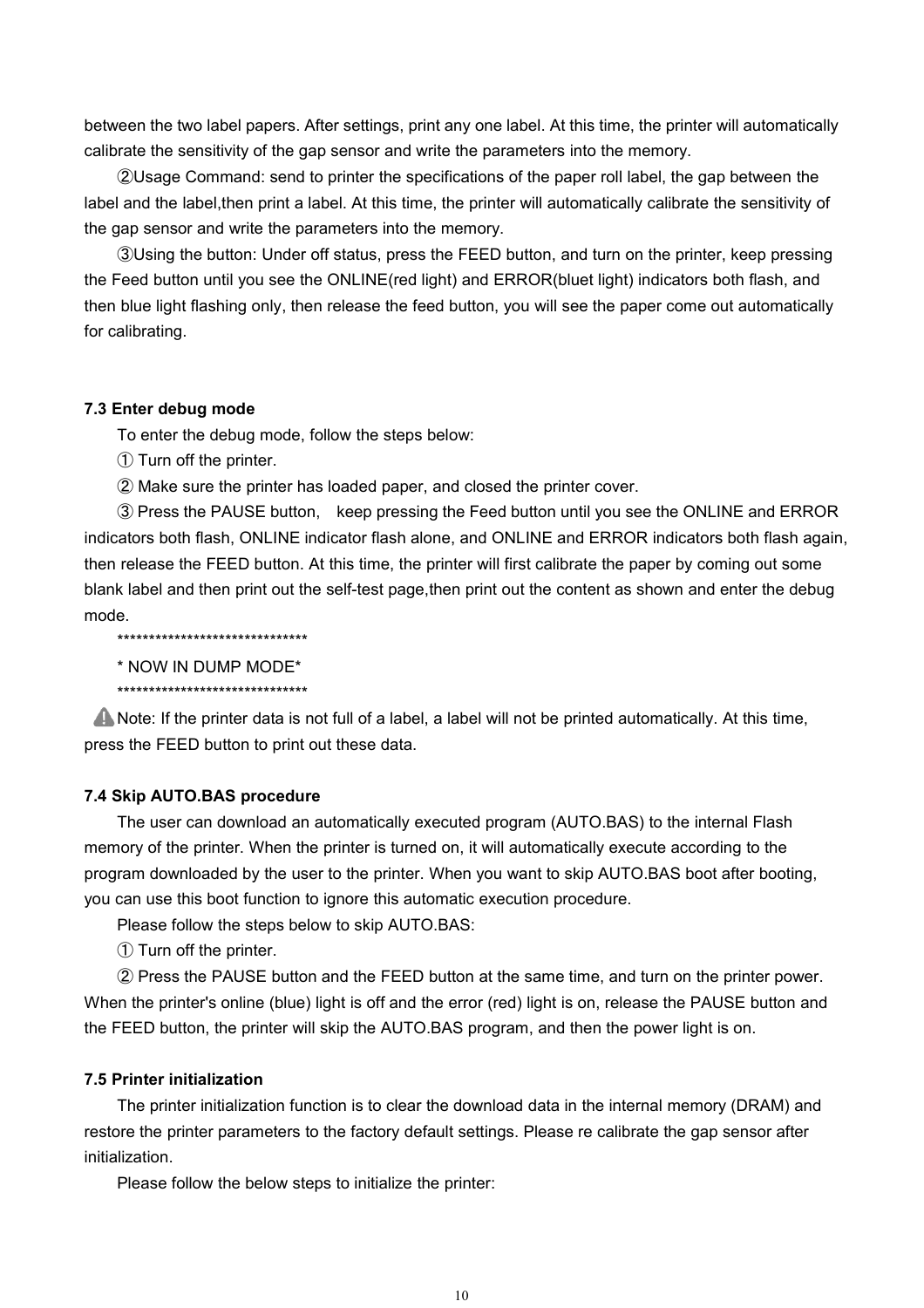① Turn off the printer.

② Simultaneously press the PAUSE button and the FEED button. When the printer's online (blue) light is on and the error (red) light is off, release the PAUSE button and the FEED button. At this time, the printer clears the download data in the internal memory (DRAM) and The printer parameters are restored to the factory default settings.

# <span id="page-12-0"></span>**8. Printer's Indicator Lights and buttons**

There are two lights on the printer [a blue online light and a red error light], two buttons [a PAUSE button, and a FEED button].

# <span id="page-12-1"></span>**8.1 Indicator Light**:

|   | No. Indicator Light Status            | <b>Instructions</b>                                    |  |
|---|---------------------------------------|--------------------------------------------------------|--|
|   | Online light on and error light off   | Printer power Switch on and it is Normal Status.       |  |
| 2 | Online light on and error light flash | <b>Printer Pause</b>                                   |  |
| 3 | Online light flash and error light on | Detect Label gap errors                                |  |
| 4 | Online light flash and error light on | Printer lack of paper                                  |  |
| 5 | Online light flash and error light on | Option1): Printer cover opening<br>Option2): When      |  |
|   |                                       | the print head is overheated for continuous printing,  |  |
|   |                                       | the online light and the error light flash at the same |  |
|   |                                       | time. After about 1 minute, the CPU will detect the    |  |
|   |                                       | temperature of the print head again. When the          |  |
|   |                                       | temperature returns to the normal temperature, the     |  |
|   |                                       | printer automatically returns to the normal printing   |  |
|   |                                       | state                                                  |  |

# **8.2 Button**:

<span id="page-12-2"></span>

|                                                    | No. Function | <b>Instructions</b>                                                         |
|----------------------------------------------------|--------------|-----------------------------------------------------------------------------|
| 1                                                  | Feed         | When the power indicator is on and the error indicator is off, Press feed   |
|                                                    |              | key, the printer will feed the paper to the front of the next label         |
| $\overline{2}$                                     | Pause        | When the printer is printing, press the pause button, the printer work will |
|                                                    |              | stop                                                                        |
| 3<br>Self Test Page<br>$(1)$ Turn off the printer. |              |                                                                             |
|                                                    |              | (2) Make sure the printer has loaded paper, and close the printer cover.    |
|                                                    |              | 3) Press the FEED button, and turn on the printer, keep pressing the        |
|                                                    |              | Feed button until you see the ONLINE and ERROR indicators both              |
|                                                    |              | flash, ONLINE indicator flash alone, and ONLINE and ERROR                   |
|                                                    |              | indicators both flash again, then release the FEED button. At this time,    |
|                                                    |              | the printer will first calibrate the paper by coming out some blank label   |
|                                                    |              | and then print out the self-test page as shown.                             |
| 4                                                  | Gap sensor   | Adjust the paper specification parameters in the drive or directly send a   |
|                                                    | calibration  | command to set the specification parameters, then print a label. The        |
|                                                    |              |                                                                             |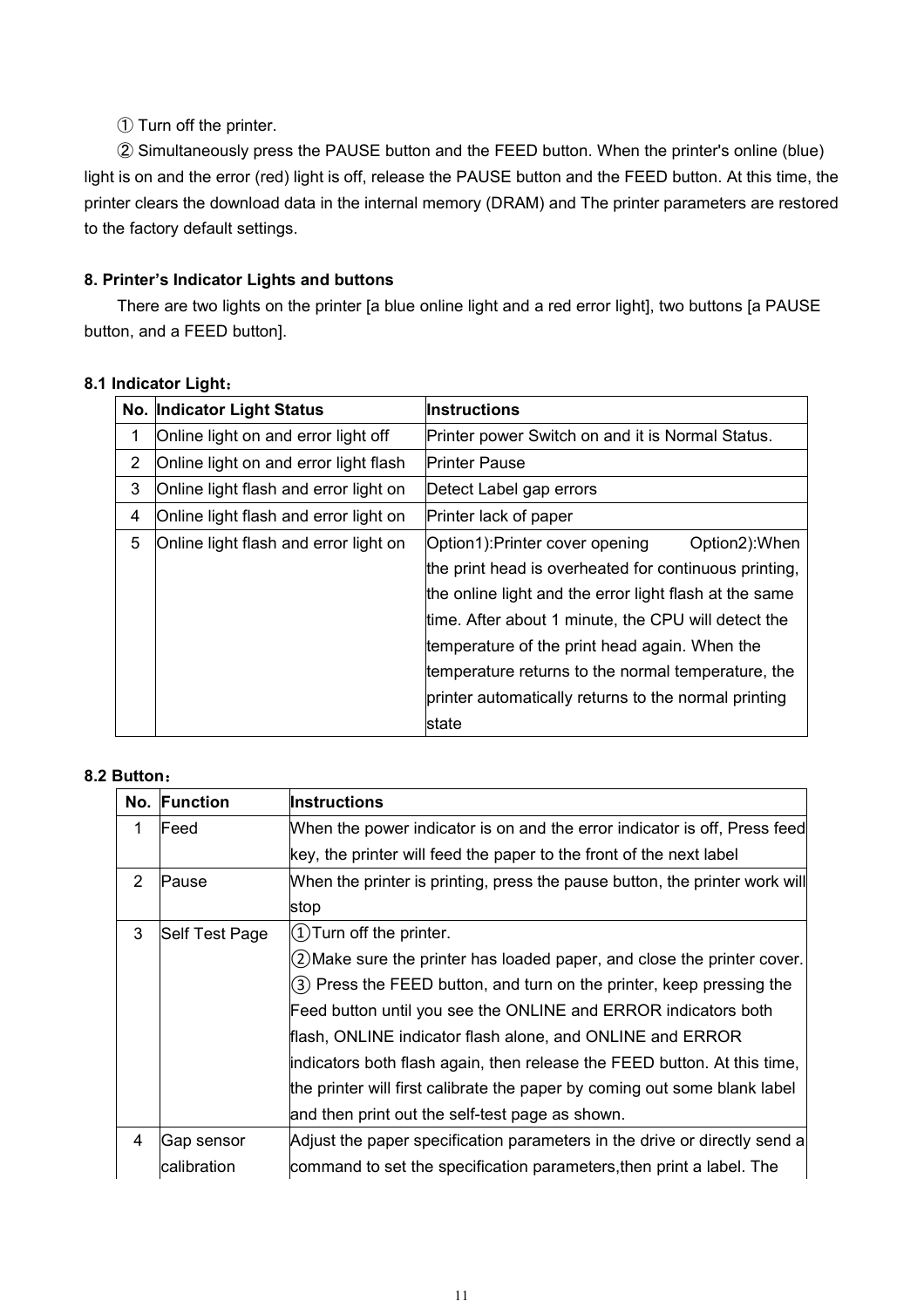|   |                | printer will automatically calibrate the gap sensor and print the content.     |
|---|----------------|--------------------------------------------------------------------------------|
| 5 | Enter debug    | Process same with self test page, at the end, you can see"NOW IN               |
|   | ∣mode          | DUMP MODE" in page                                                             |
| 6 |                | Skip AUTO.BAS $(1)$ Turn off the printer.                                      |
|   | procedure      | (2) Press the PAUSE button and the FEED button at the same time, and           |
|   |                | turn on the printer power. When the printer's online (blue) light is off and   |
|   |                | the error (red) light is on, release the PAUSE button and the FEED             |
|   |                | button, the printer will skip the AUTO.BAS program, and then the online        |
|   |                | light is on.                                                                   |
| 7 | Printer        | $(1)$ Turn off the printer.                                                    |
|   | initialization | (2) Simultaneously press the PAUSE button and the FEED button.                 |
|   |                | When the printer's online (blue) light is on and the error (red) light is off, |
|   |                | release the PAUSE button and the FEED button. At this time, the printer        |
|   |                | clears the download data in the internal memory (DRAM) and The                 |
|   |                | printer parameters are restored to the factory default settings.               |

# <span id="page-13-0"></span>**9. Maintenance**

# <span id="page-13-1"></span>**9.1 Cleaning**

Take this simple printer maintenance procedure not only to ensure the printing quality,but also extend the life of the printer. The following are some of our recommended maintenance. Please use the tools listed below to clean and maintain your printer:

- Cotton swab
- Cotton
- Air spray gun or vacuum tool
- 100% alcohol (industrial alcohol)

# **Pls follow the below cleaning steps :**

| <b>Printer parts</b> | method                                                                                     |  |
|----------------------|--------------------------------------------------------------------------------------------|--|
| <b>Print head</b>    | $(1)$ Please turn off the printer<br>$(2)$ Let the print head cool for at least one minute |  |
|                      |                                                                                            |  |
|                      | $\langle 3 \rangle$ Wipe the surface of the print head with cotton 100% alcohol            |  |
| Rubber roller        | $(1)$ Please turn off the printer                                                          |  |
|                      | $ 2\rangle$ While turning the rubber roller, carefully wipe the rubber with 100% alcohol   |  |
|                      | on cotton cloth or cotton                                                                  |  |
| Outside              | Wipe the outside with a damp cloth                                                         |  |
| Inside               | Use an air gun or vacuum cleaner to remove dust from the machine                           |  |

**A** Attention:

- The daily maintenance of the printer must ensure that the power is turned off;
- It is not allowed to touch the surface of the print head with hands and metal objects, and do not use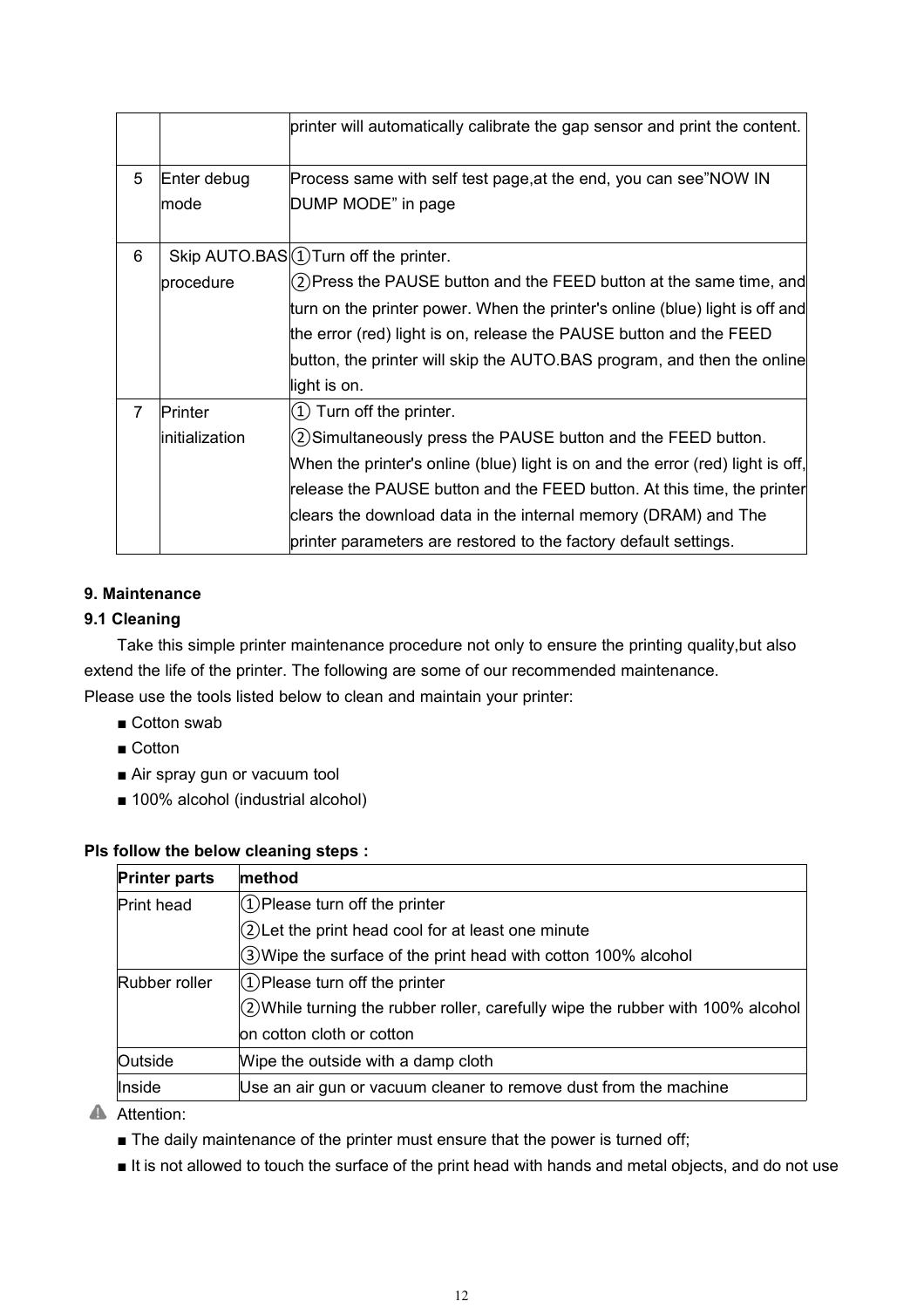tools such as tweezers to scratch the surface of the print head, printing roller and sensor

■ Do not use gasoline, acetone and other organic solvents to wipe the print head and rubber roller, medical alcohol may damage the print head;

- After the gap sensor is cleaned, the paper gap check should be re-checked;
- <span id="page-14-0"></span>■ Wait for the alcohol to completely evaporate before turning on the power to continue printing.

# **10. Troubleshooting**

The contents below are some common problems and their solutions for users. Usually it will be work, but if it still not work after the following suggestions, pls contact the customer service department of our dealer or manufacture to get more help.

| <b>Problems</b>     | <b>Possible Reasons</b>            | <b>Solutions</b>                            |
|---------------------|------------------------------------|---------------------------------------------|
| Online indicator is | The cable connection is not well   | ■ Check the socket, power cable, adaptor    |
| off                 | connected to printer port          | cable is well connected with printer.       |
|                     | Printer Power switch is not turned | Turn on power switch                        |
|                     | on                                 |                                             |
|                     | The printer cover is not closed    | Please close the cover well                 |
|                     | well                               |                                             |
|                     | Run out of Label Paper             | Put new label paper inside                  |
|                     | The label installation path is     | ■ Please refer to label paper installation  |
|                     | incorrect                          | steps, re-install, re-adjust the            |
|                     | Incorrect detection of gap sensor  | specifications and print                    |
|                     | ■ There may be label paper or      | ■ Clean the inside of the machine           |
|                     | debris stuck inside the printer    |                                             |
| The printer cannot  | ■ Check if the transmission line   | Reconnect the transmission line             |
| print               | has connected to the machine       | If you are using a USB cable, please        |
|                     |                                    | confirm that the port in the computer drive |
|                     |                                    | is selected correctly                       |
|                     |                                    | Replace new transmission line               |
|                     |                                    | ■ Clean the print head                      |
|                     |                                    | The printer density setting is incorrect    |
| Storage is full     | ELASH/DRAM full of storage         | ■ Clear unnecessary files inside            |
| (FLASH/DRAM)        |                                    | <b>FLASH/DRAM</b>                           |
|                     |                                    | ■ DRAM can store up to 256 files, the       |
|                     |                                    | maximum capacity is 1024KB, the number      |
|                     |                                    | of file is related to the content size of a |
|                     |                                    | single file                                 |
|                     |                                    | ELASH can store up to 256 files, The        |
|                     |                                    | maximum capacity is 1024KB, the number      |
|                     |                                    | of file is related to the content size of a |
|                     |                                    | single file                                 |
| Poor print quality  | Incorrect label paper installation | Re-install the paper roll                   |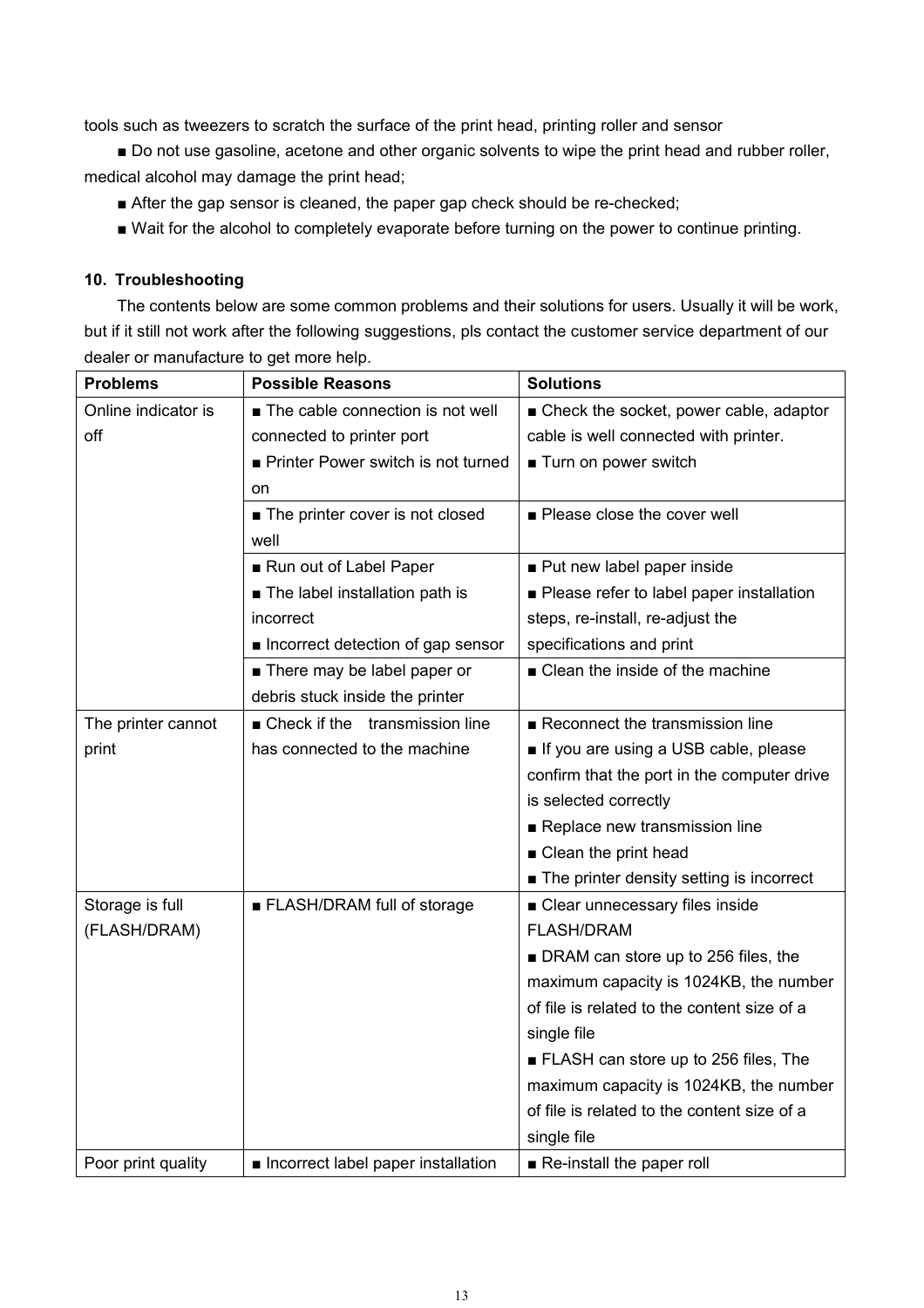|                      | ■ Dust or adhesive accumulation on    | ■ Clean the print head                         |
|----------------------|---------------------------------------|------------------------------------------------|
|                      | the print head                        | ■ Clean the rubber roller                      |
|                      | Improper setting of printing          | Adjust the printing density and speed of       |
|                      | density                               | the printer                                    |
|                      | Printer head damaged                  | Print out the self-test page, check and        |
|                      |                                       | judge whether the print head is damaged.       |
|                      |                                       | If the print head is damaged, please return    |
|                      |                                       | to the factory to replace                      |
|                      |                                       | Replace the appropriate label paper            |
|                      |                                       | If the thickness of the label exceeds 0.22     |
|                      |                                       | mm, the printing quality may be reduced        |
|                      |                                       | ■ Close the printer cover in place             |
| Paper skipping       | Incorrect or incomplete label size    | Re size and print                              |
| occurs when printing | setting                               | Moderately reduce the gap value and            |
|                      | The label sensor is covered by        | print it                                       |
|                      | obstacle, which results in incorrect  | ■ Clean the obstacle on the sensors            |
|                      | detection                             |                                                |
| Content on left and  | Incorrect label size setting          | Set the correct label size                     |
| right sides to be    | Exceeded maximum print width          | ■ Change the paper roll within the             |
| printed are lost     |                                       | maximum width                                  |
| There are wrinkles   | ■ uneven pressure on printer          | • Please select the appropriate label          |
| in printing          | head                                  | printing density                               |
|                      | ■ incorrect label paper installation  | ■ Please adjust the label width limiter to fit |
|                      | printing density setting is incorrect | the current label                              |
|                      | nincorrect label paper feed           |                                                |
| Gray lines appears   | Printer head is dirty                 | Please clean the print head                    |
| on black label paper | Rubber roller is dirty                | please clean the rubber roller                 |
|                      |                                       | (Refer to the method recommended in            |
|                      |                                       | Article 9 for specific operation methods       |
|                      |                                       | and steps)                                     |
| Unstable printing    | Printer in hex dump mode              | ■ Turn the printer off and on again, and       |
|                      |                                       | jump out of dump mode                          |

# **A** Warning:

The contents of this manual cannot be changed atwill without consent. Our company reserves the